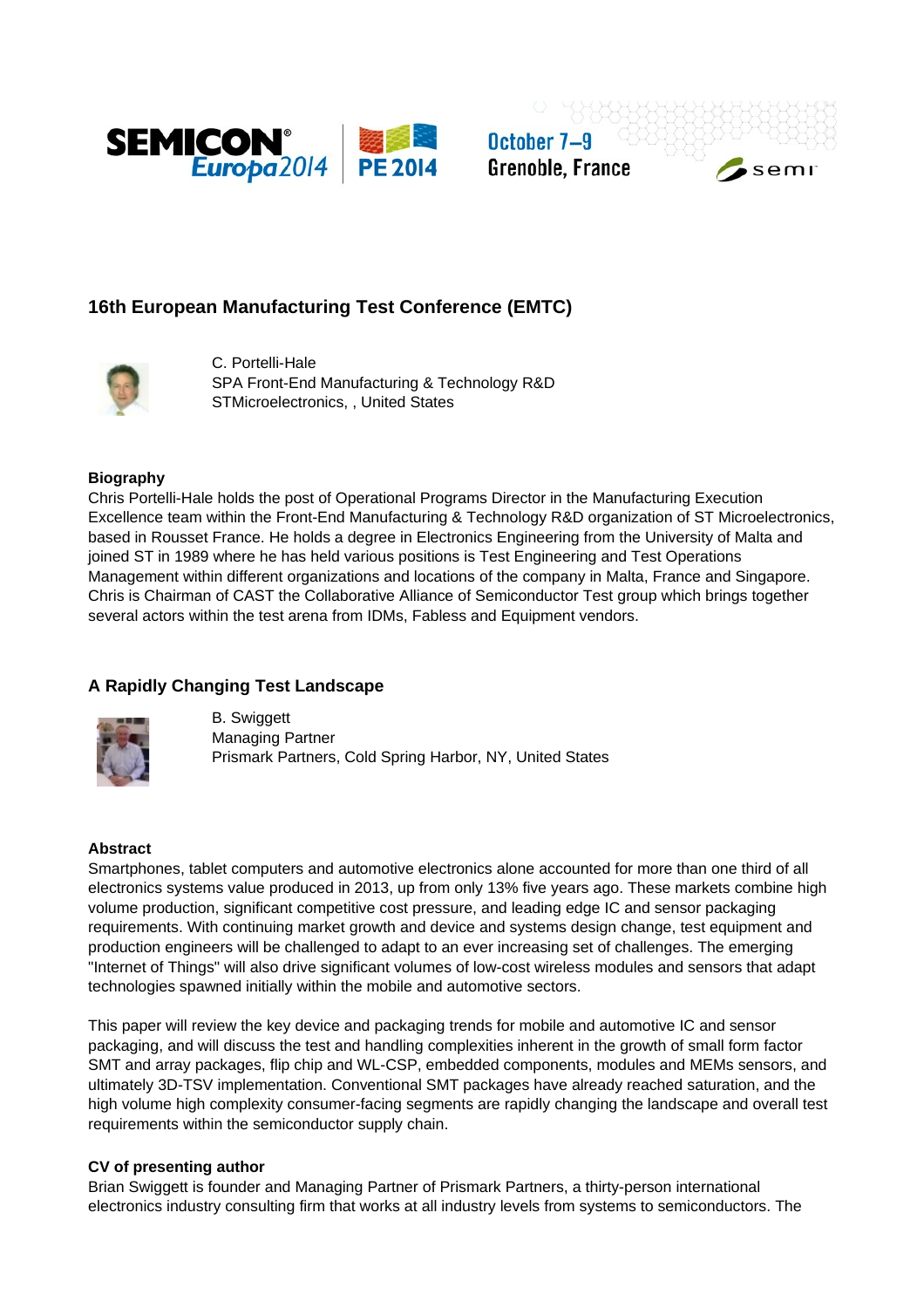company focuses on providing strategic business advice and analysis to companies operating at the leading edge of the electronics industry.

He holds BA and BE degrees from Dartmouth College and its Thayer School of Engineering and has had a wide range of experience in the electronics industry over the past thirty years.

While at Kollmorgen Corporation, his management responsibilities ranged from systems development to manufacturing engineering, product marketing, and operations in the areas of electro-mechanical and electro-optic systems, printed circuit manufacturing and process development, elastomeric connectors, and materials development. He holds several US patents for his work in these areas.

He works with a wide range of Prismark's clients in areas such as semiconductor packaging, system level interconnection and assembly, thermal management, electronic materials, intellectual property assessment, and acquisition strategy.



J. Mai Managing Director JEM Europe, Montbonnot-Saint-Martin, France

## **CV of presenting author**

Joe Mai is managing director of the European subsidiary of Japan Electronic Materials (JEM), a leading probe card supplier, for whom he's worked nearly 20 years, playing both technical and management roles in the US and Europe. His technical experience includes R&D, product development, PCB design, automation equipment, and applications engineering. During these past two decades, he has worked closely with many wafer fab customers to improve their test capabilities and develop JEM's technologies.

He is also a program committee member for the SEMI European Manufacturing Test Conference (EMTC).

## **Using a Test-Cell-Solution Approach to Achieve Device Quality and Production-Efficiency Goals for 77GHz Automotive Radar ICs**



A. Nagy Senr. Director Marketing Xcerra, Handler & TCI, Rosenheim, Germany

## **Abstract**

Andreas Nagy, Xcerra; Mauro Strazzeri, STMicroelectronics

Legislation to reduce car injuries is causing dramatic growth in ADAS (Advanced Driver Awareness Systems ).

Radar-based ADAS are moving from 24GHz to 77GHz, providing better range, bandwidth and resolution for detecting objects.

Automotive 0 ppm failure rates necessitate full functional test of the ADAS ICs at 24GHz or 77GHz in both Engineering and HVM.

Specialized ATE solutions may be under-utilized as requirements change and are not well adapted for HVM. An ideal solution should be usable with different RF and Automotive applications.

A co-development between ST and Xcerra has already implemented 28GHz RF test to maintain the highest quality levels. This is based on a flexible test cell base that can be used for other requirements and a system-level solution to maximize OEE and minimize cost. The test cell is now being extended to provide a 77GHz test solution.

The DUT has 38GHz IF and several 77GHz TxRx to implement a multiple beam solution for best performance. The device also uses >1 Gigabit serial I/O to facilitate high speed data transfer.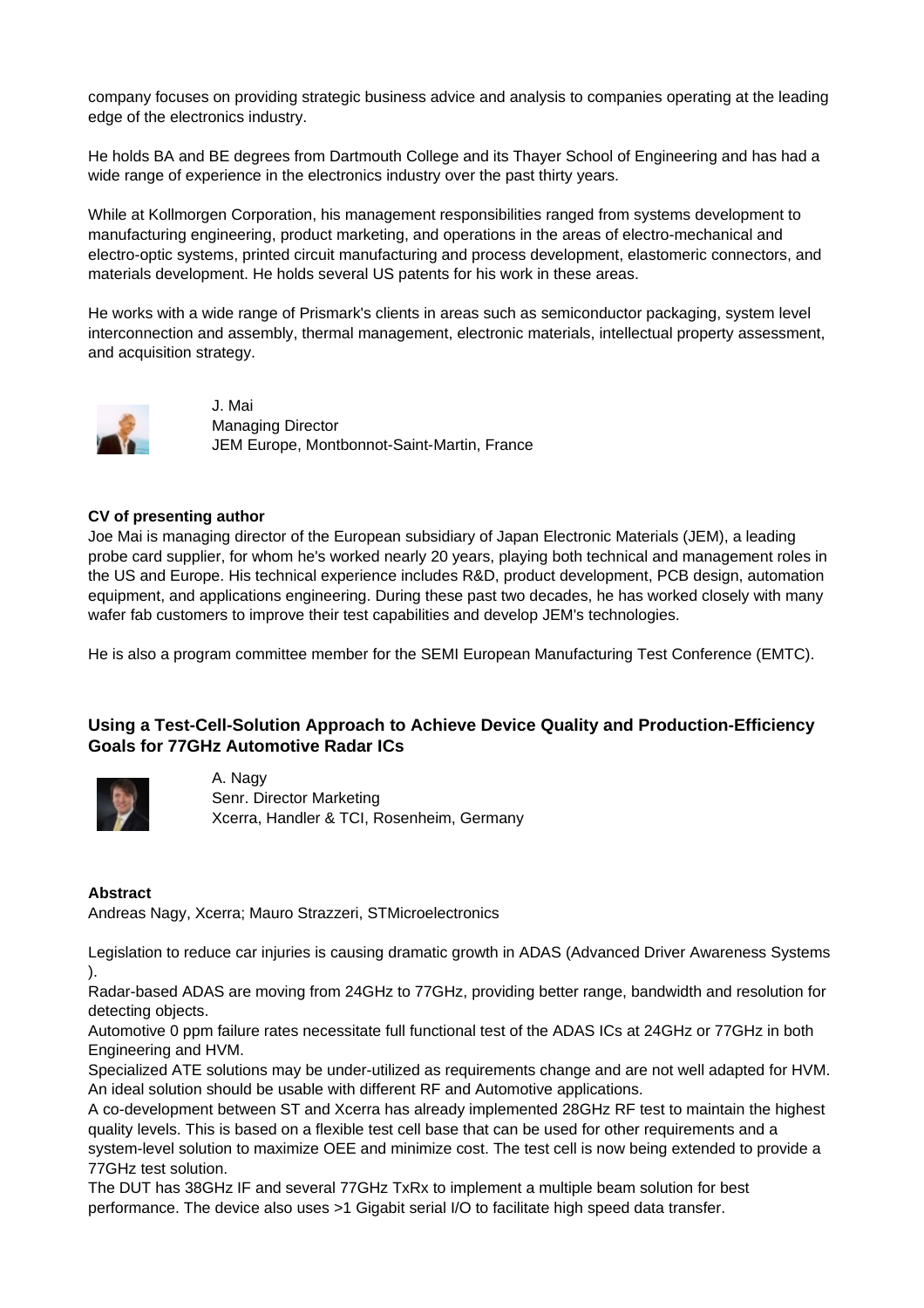The test cell uses a low-cost 6GHz subsystem and optional radar frequency test modules to balance flexibility and cost of full-speed test.

An integrated test cell design of the complete signal path, from RF instrumentation, through the fixture and contactor to the DUT, is used to maintain 77GHz signal quality. Production contactors are required for WLCSP and packaged devices. In-socket calibration verifies signal performance at the DUT. Because automotive ICs operate at extended Hot and Cold temperatures, a "tri-temp" handler ensures the highest test coverage. A systems-level mechanical design enables rapid temperature changes to +/-2 DegC. In conclusion, the customer's DUT is tested to the highest levels of coverage, to guarantee quality at the OEMs. The vendor has proven an optimized test cell approach to provide a cost-effective solution with the highest OEE.

## **CV of presenting author**

## Andreas Nagy

Education: Diplom Ing., Maschinenbau, Technische Universität München

Current employment: Xcerra, Senior Director Marketing, Handler Group and Test Cell Innovation Experience: Multitest - Business Unit Manager InStrip & Sensors; previously Product Manager, Instrip and MEMS

NexPress Solutions - Team Manager Core Unit; previously Senior Mechanical Design Engineer

Mauro Strazzeri

Education: Electronic Engineering degree at "Universita' degli studi di Palermo" with national classification level of 110/110.

Current employment: STMicroelectronics

Experience:

1) From 11/2002 to 7/2004 Research Fellowship at Astrophysics Institute of Italian CNR (National Research Council). Coauthor of the following papers:

\* "CACTS: A Compact array of CdTe spectrometers for a prototype balloon flight" - SPIE's Astronomical Telescopes and Instrumentation (Waikoloa, Hawai'i USA Agosto 2002);

\* "CACTS - A small CdTe array for a prototype balloon flight" - PSD6 (The Sixth International Conference on Position Sensitive Detectors) (Leicester U.K. September 2002);

\* "A compact array of CdTe spectrometers for a prototype balloon flight" - Proceedings SPIE's Astronomical Telescopes and Instrumentation (Waikoloa, Hawai'i USA Agosto 2002);

\* "CACTS - A small CdTe array for a prototype balloon experiment" - Nuclear Instruments & Methods in Physics Research (2002);

2) From 7/2004 to Today: Product/Test Engineer at ST Microelectronics. Experience on ATE (Automatic Test Equipment) test solution development for RF - Microwave ICs. Since 3 years I moved to managerial role to coordinate a team working on Automotive radars ICs test solution development and industrialization on ATE environment.

# **Optimizing Automatic Parametric Test (APT) in Mixed Signal / MEMS foundry**



S. Richter

Group Manager Process Control Monitoring Xfab Mixed Signal Foundry, Erfurt, Germany

#### **Abstract** SUMMARY:

Addresses implementation of improved efficiency in automated parametric test in a manufacturing environment, also across different hardware platforms. Issues to resolve include correlation of tools as well as optimizing test routines for improved throughput and improved accuracy. Describes partnership effort between the device manufacturing and tool supplier.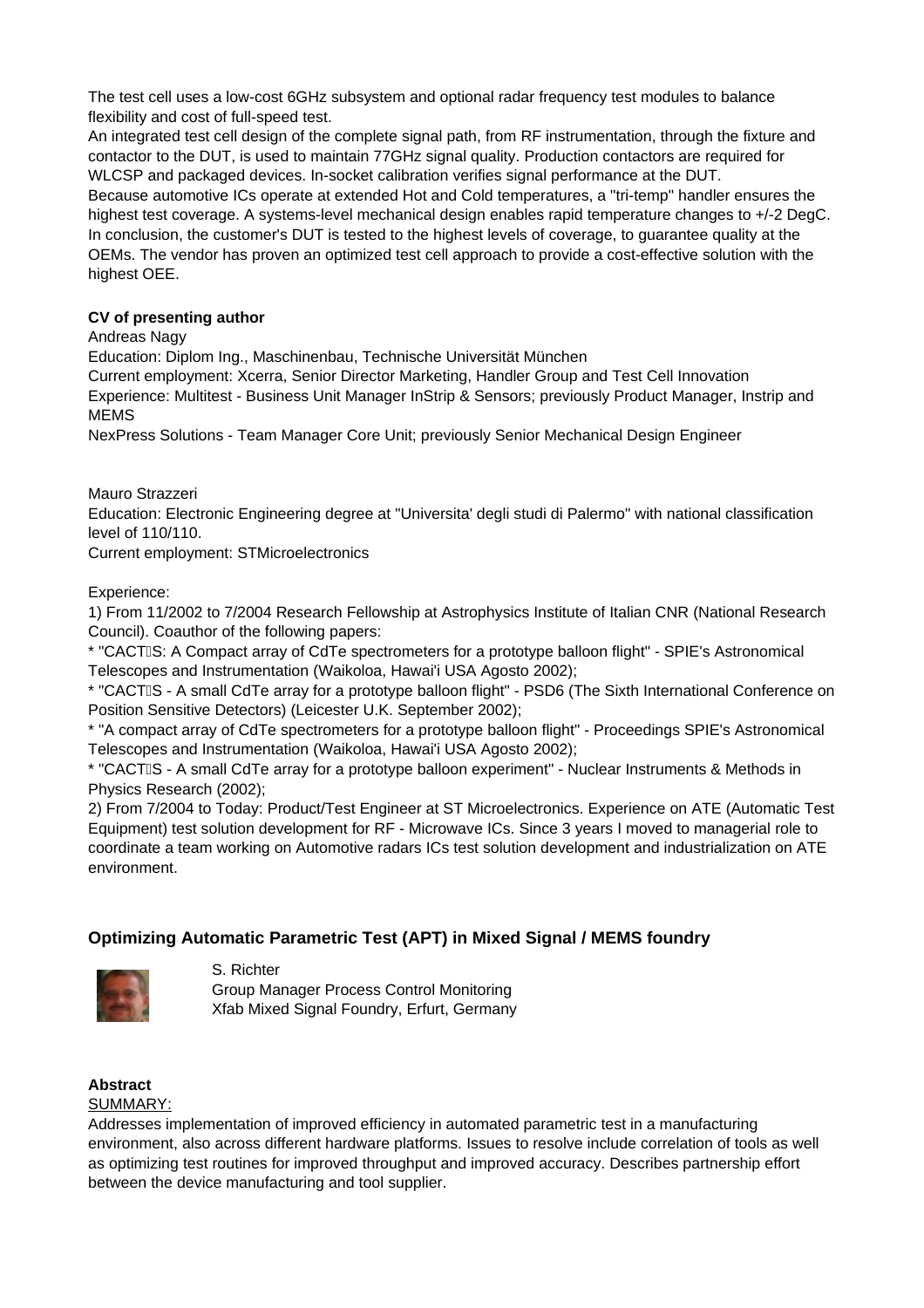#### DETAIL

### **Test Speed Optimization**

o Analysis of the test program (Pareto tool) to identify what the main test time contributors are. Evaluate distribution by test type and test macro. Prioritization of the effort, always 'there is not enough time to optimize the program'.

o Evaluate Fixed range vs Auto range, advantages and disadvantages, speed vs dynamic range trade-offs, compromise is LowRange capability to have dynamic range and speed o Review standard cases where test program can be optimized

o Review Breakdown tests and optimize for throughput

- Different breakdown tests:

 a) WLR style: Gate Oxide breakdown with FN current; more recent "Soft break downs" of GOX detected by the higher noise of the current; qbdrampI, qbdrampI

b) ILD, MOS transistor breakdown; recoverable (MOS) and destructive (ILD)

- differences between Voltage sweep and current force technique

- bv technique, which forces current and monitors measurements to detect various "breakdown" conditions.

- Test conversion from one test environment to another (I.e. different types of testers, or testers from different vendors)

- how to move test information from one environment to another, advantages to stay within close environments, automated scripts to move the data; advantages of "data driven test environments, such as KTE"

- General test requirements: correlation, how to handle and expectations; only parameters that actually characterize the dut/process can be correlated;

- Miscellaneous considerations

o COO

o HV tests

o Using remote testing as a collaborative tool

o Importance of Data sharing between partners.

## **CV of presenting author**

Steffen Richter. Group Manager Process Control Monitoring Xfab Mixed Signal Foundry, Erfurt, Germany

Steffen Richter was born in 1963 in Germany. He finished his study of Physics and Microelectronic Components at the Chemnitz University Of Technology with degree Diploma Engineer in 1989. He works as Group Manager Process Control Monitoring at X-FAB's R&D department.

About X-FAB Silicon Foundries

As the world's leading foundry group for analog/mixed-signal semiconductor applications, X-FAB creates a clear alternative to typical foundry services by combining solid, specialized expertise in advanced analog and mixed-signal process technologies with excellent service, a high level of responsiveness and first-class technical support.

X-FAB Silicon Foundries worldwide

With its five manufacturing sites in Germany, Malaysia and the USA, X-FAB has a combined capacity of around 62,000 eight inch equivalent wafer starts per month and employs around 2,400 employees worldwide. Sales representatives in major countries in Asia, Europe and in the USA ensure that we stay in close contact with our customers all around the world.

www.xfab.com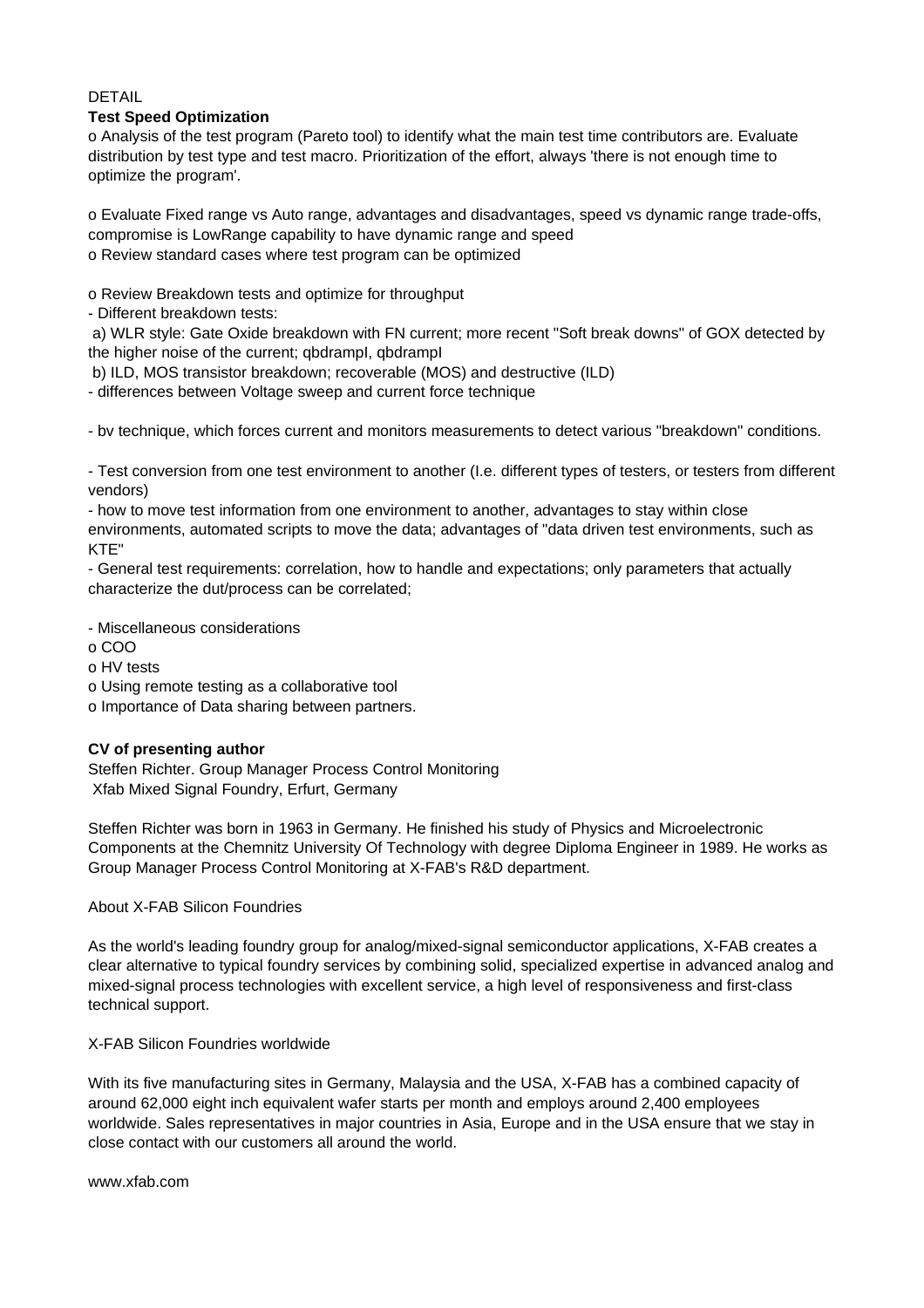### **CO Author:**

**Alex Pronin,** Applications Engineer Ph.D. Keithley Instruments, Cleveland, OH, USA

Alex Pronin is currently a lead applications engineer with Keithley Instruments, Inc. in Cleveland, Ohio and has been with the company since 1996. Alex holds a Master's Degree in Physics from the Moscow Institute of Physics and Technology and a Ph.D. in Material Science from Dartmouth.

#### About Keithley

Keithley, a Tektronix company, designs, develops, manufactures, and markets advanced electrical test instruments and systems for the specialized needs of electronics manufacturers in high-performance production testing, process monitoring, product development, and research.

Keithley has approximately 500 products that are used to source, measure, connect, control, or communicate direct current (DC) or pulsed electrical signals. Product offerings include integrated systems along with instruments and personal computer (PC) plug-in boards that can be used as system components or stand-alone solutions. Keithley customers include scientists and engineers in the worldwide electronics industry involved with advanced materials research, semiconductor device development and fabrication, and the production of end products such as portable wireless devices.

www.keithley.com

## **Finding meaning in semiconductor manufacturing data using Rich Interactive Test Data Base (RITdb)**



M. Roos Founder Roos Instruments, Santa Clara, United States

## **Abstract**

A paper by this title is being presented at TestVision 2020 on July 10, 2014. The EMTC paper will provide some of the same information plus a status update.

Emerging products, applications and test strategies are demanding that test data collection and storage become efficient and flexible in supporting new use models e.g. real time or pseudo real time queries, adaptive test and streaming access. The current STDF standard does not support these use models. Hence there is a need in the industry to create a new standard to fulfill these needs. The STDF working group at SEMI/CAST has developed a next generation standard, RITdb, which can support not only the test data logs but other data/information from the test cell.

The effort began by defining RITdb as a simple relational data model to represent STDF, plus mechanisms for storing the resulting tables as files in a RITdb file store along with metadata that can be used to locate files for downstream processing. As part of the effort, STDF to RITdb translators and sample tools for storing and locating files have been implemented. The effort has since expanded to map test equipment configuration information into the same data format, and there are plans to propose standards for ETest data, equipment event information, and an adaptive test interface to testers using the same RITdb format. A logical architecture based on the standard is being proposed. It includes a standard messaging format for RITdb data that can be streamed in real-time from data sources and uses a broker that supports combining and synchronizing data from multiple sources and delivering it to consumers selectively through subscription. The net result is a plug-and-play data driven architecture. While the overall architecture is a long-term effort, example use cases are provided to show how parts of the architecture can be implemented in the near-term to work with existing tools and applications.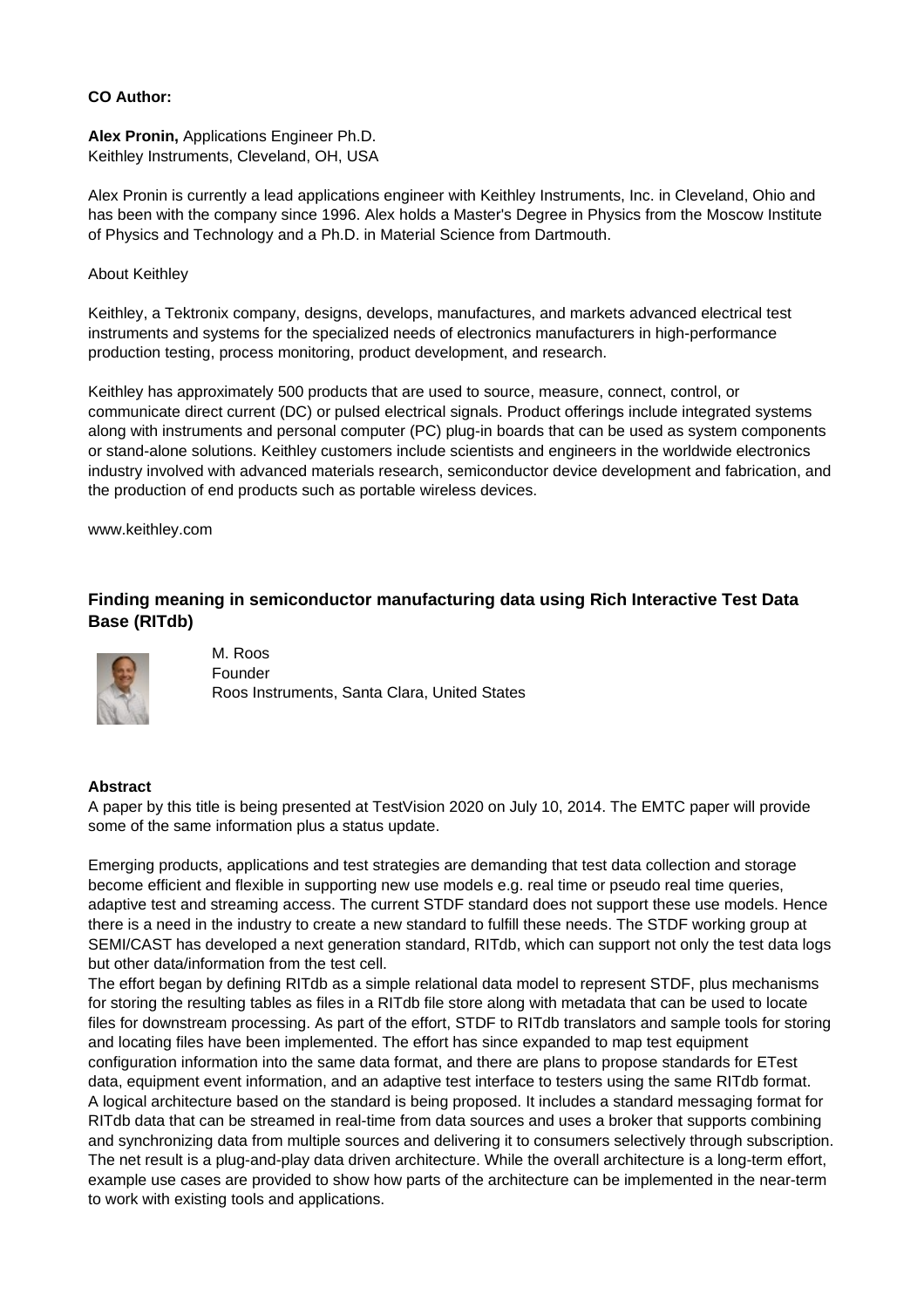### **CV of presenting author**

Mark Roos is the founder and CEO of Roos Instruments, a position he has held since its inception in 1989. Mark graduated from California State Polytechnic University with a B.S. in Electrical Engineering in 1973 and holds a MS in Electrical Engineering from Stanford University and an MBA from Santa Clara University.

Measurement technology has been the focus of his entire career starting with his early work experience as R&D Project Leader for Hewlett-Packard (later Agilent) Network Measurements Division in Santa Rosa where he was responsible for the microwave receiver and processing (i.e. "bottom box") of the recordbreaking HP 8510 Microwave Network Analyzer. After the enormous success of that network analyzer, Mark went on to lead the marketing efforts for HP's RF and Scalar Microwave Network Analyzer products.

The next phase of Mark's career was VP of Engineering for EIP Microwave, a maker of electronic counters and other instrumentation. While at EIP, he discovered a need for high performance automated instruments. He left EIP to found Roos Instruments to serve this market for high-speed RF instrumentation with capabilities suitable for high volume manufacturing.

Early on, Roos Instruments received funding from DARPA via a Small Business Innovative Research (SBIR) grant. The grant allowed Roos Instruments to develop a totally new approach to RF measurements using a single receiver and advanced software -- ideas Mark pioneered. Early in 1994, Roos Instruments won a comprehensive benchmark at Motorola with the RI7100A, resulting in its first major success. Continuing innovate, Roos Instruments introduced Cassini, the first truly modular, high performance ATE. Thus continued Roos Instruments' rise as the supplier of these advanced technologies in production testers worldwide.

## **Multi-Variate Part-Average-Testing Analysis to Improve Outlier Identification**



N. Leblond Senior Application Engineer Galaxy Semiconductor , Grenoble, France

## **Abstract**

Microelectronic products produced in a semiconductor fab may be valid in the sense that all their parameters are within the required specification limits but still unreliable in the sense that they have a high probability of early life failure. Such early life failures can be extremely prejudicial in application domains like the automotive sector, for instance.

To screen unreliable products, test programs that were initially designed to check that a product's parameters are within the specification limits, are extended to make specific measurements under varying working conditions. Although this helps to increase product reliability, some early life failures continue to occur. At this point, software techniques are used to improve reliability without increasing the cost of test too much. Basically, such technique called Part Average Testing (PAT), aims to identify valid but unreliable products before they are shipped to the customer by scrutinizing the available test results.

Typical PAT methods used to find outliers consider one test at a time and detect devices whose results (for this test) fall out of a given distribution.

In this work, we consider by contrast parametric methods that operate on the joint results of a group of tests. This "multi-variate" approach is based on the computation of the Mahalanobis Distance that may denote a violation of the correlation pattern between multiple tests results.

The paper gives details about this proposed technique to improve the traditional way of doing PAT, details the software options that were implemented to ease the flow for the end user, it reports on experimental results that were obtained using this technique and finally provides recommendations about possible improvements based on group of parameters which are not linearly correlated.

This paper is coauthored with Jochen Matthias Stefan Product Engineer at Micronas GmbH and Jérôme Kodjabachian Senior Software Developer at Galaxy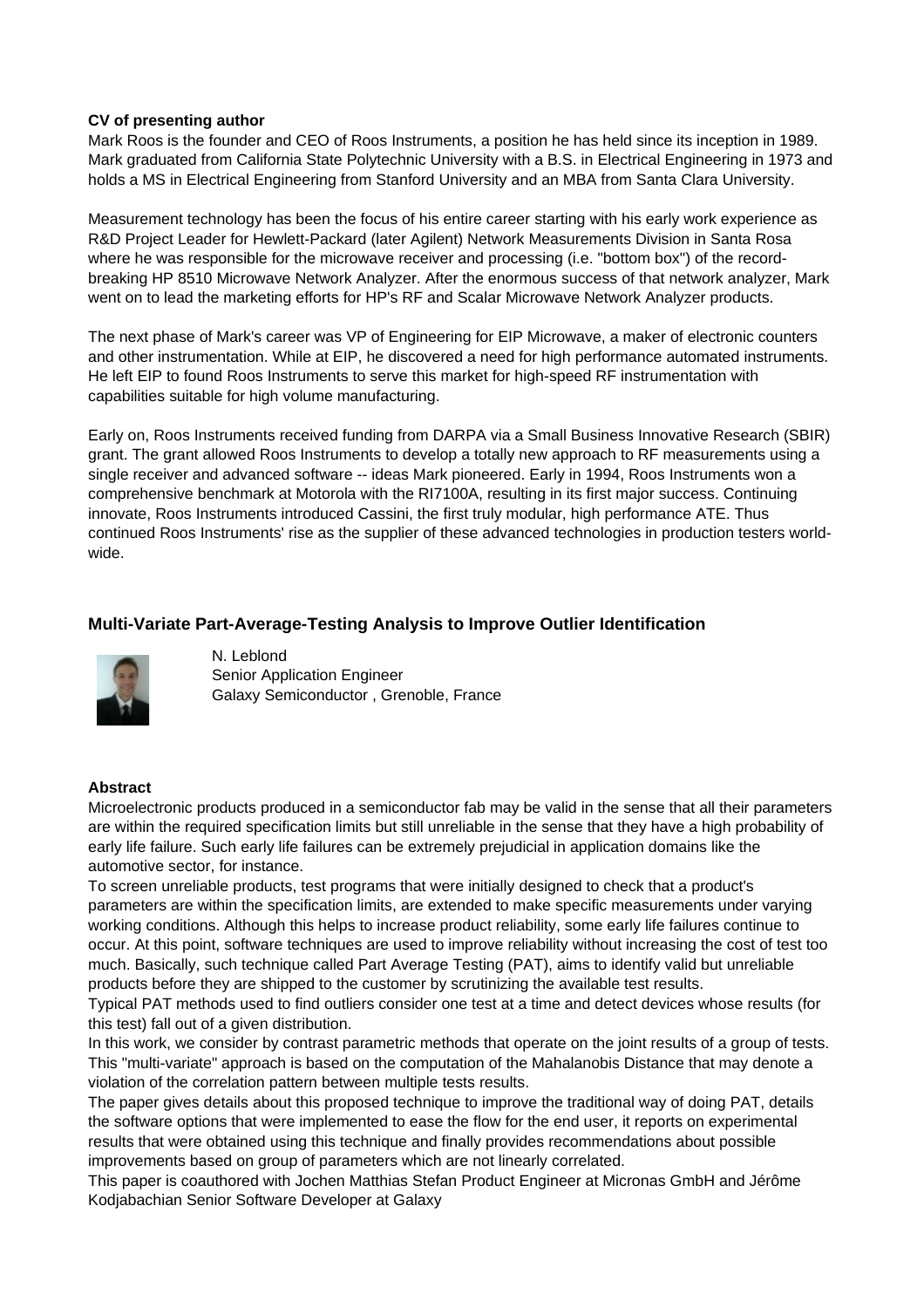## **CV of presenting author**

Nicolas Leblond graduated from INP Grenoble with an Engineering degree, specialized in Microelectronics. He has been working for more than 10 years in the software and semiconductor industries, in startups as well as in larger companies like Xilinx, where he played various roles from design, quality and test to applications.

## **Outlier technologies ... how to select the right method**



D. Hartman **Consultant** TestCIM Consulting, Austin, United States

### **Abstract**

#### Co\_Author: Peter O'Neill, Avago Technologies

The goal of outlier detection is to use test measurement data to identify parts that pass specification limits, but are likely to fail future test steps or to become early failures in the field. Many different methods are available, and most methods are based on parametric measurements, geographic information, or a combination of both. The most common method used is Part Average Testing (PAT) which runs on a test that provides a single measurement for each part in a wafer or lot. Our experience is that this method works well for tests with a normal distribution and which are not highly correlated with other tests. However, in other circumstances, other methods are more effective. For example, if tests have measurements that are very wafer position dependent, methods like nearest neighbor residual and Location averaging improve the separation between outliers and the good population of parts; if tests are pairwise highly correlated, methods like linear regression offer improved discrimination, and if groups of tests are highly correlated (e.g., IDDQ), methods like Principal Component Analysis work best; if wafers have areas with high defect density, methods that look at clusters work well and if wafers have scratches, scratch detection methods work well. This paper identifies a range of outlier detection methods and provides guidance on when it makes sense to use which methods. The paper also describes software tools that can automatically analyze a collection of tests and select methods to use based on a set of criteria including distribution shape, measurement variation across a wafer, correlation coefficients between pairs or groups of tests, cluster and scratch detection and geographical position within a wafer or a stack of wafers, etc. The tools are recipe based and allow for an engineer to modify the automatic method selection mechanisms based on engineering knowledge of the tests.

## **CV of presenting author**

#### Current:

- Consultant working primarily for Salland Engineering on software tools to support semiconductor test

- Main focus is Outlier Detection and work with SEMI CAST team to develop standards for test

#### Work History:

- 16 years at Motorola and Freescale managing teams supporting automation in probe, assembly and test
- 12 years at for AT&T Bell Laboratories doing software development and management

#### Education:

- BS in Electrical Engineering from University of Texas
- MS and PhD in Electrical Engineering from MIT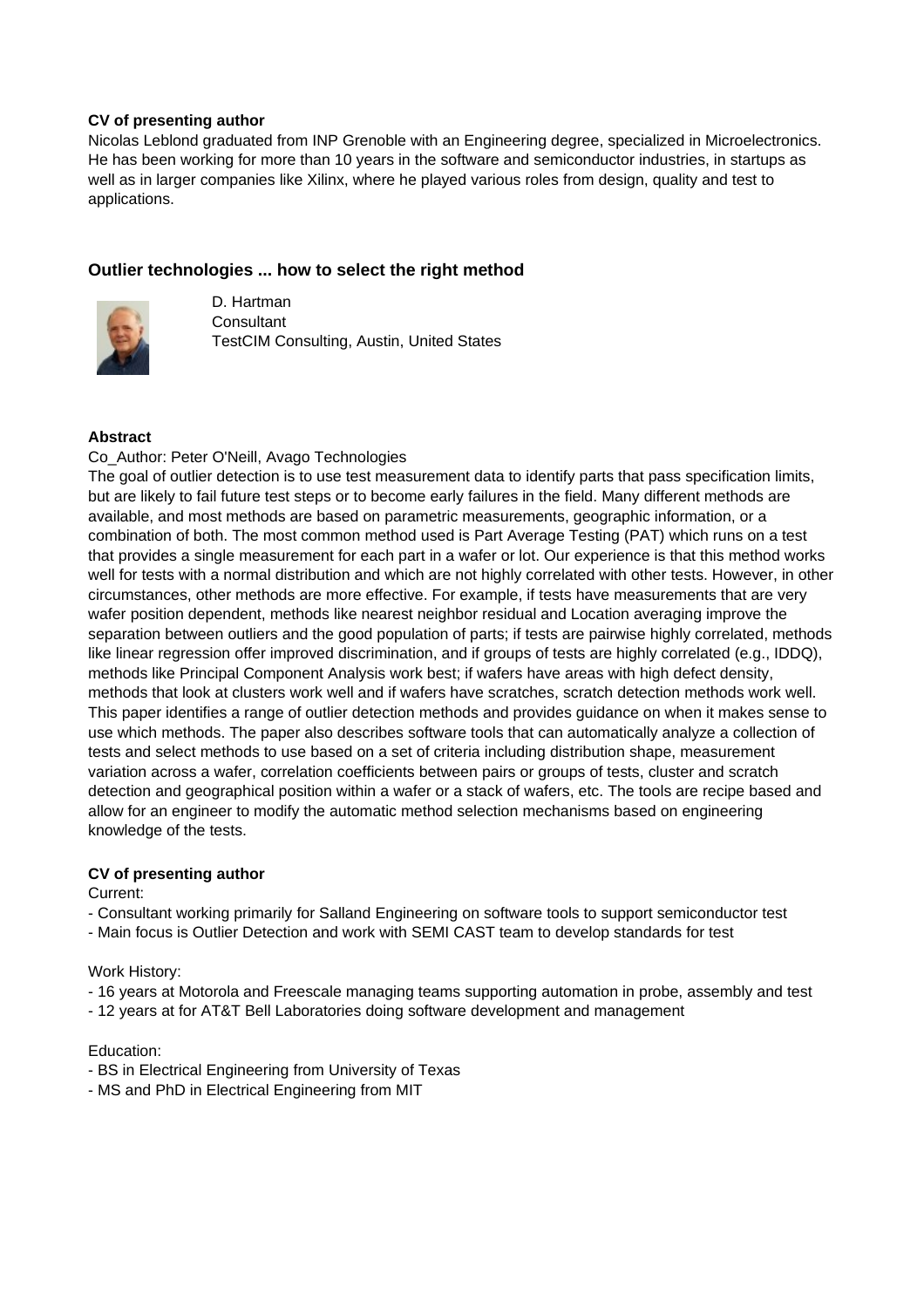

R. Segers CEO ReSeCo, Veldhoven, Netherlands

## **Biography**

After getting his degree from the University in Eindhoven, Rene Segers started his professional career at Philips. Rene held technical and managerial positions in various divisions from Philips, including Research, Consumer Electronics, the Centre for Manufacturing Technology and Philips Semiconductors which later became NXP. Technically, over the years the focus has broadened from just DfT towards Test and Product Engineering, Diagnosis, DfX and to supply chain management in general. The last couple of years Rene was responsible for the Test and DfX strategy and implementation for NXP.

Rene left NXP in 2009 and is since then active as an independent consultant, supporting mainly smaller companies in developing their business. Rene maintains many contacts in the industry in Europe, Asia and the USA.

Between 1988 and 2004, Rene was also as a (part-time) professor at the University of Eindhoven, teaching DfT and Testing of electronic circuitry.



S. Vock Principal Test Engineering Infineon Technologies AG, Test Technology and Innovation, Neubiberg, Germany

## **Biography**

Stefan Vock Biography

Stefan Vock is holding a Diplom-Ingenieur (FH) degree from the University of Applied Science Augsburg and a Master degree in Electronic Systems with distinction from the University of Ulster. He received the designation of European Engineer (EUR ING) in 2009. Mr. Vock has been in the Automated Test Equipment (ATE) industry for more than 20 years delivering professional services to: ATE vendors like credence and Teradyne, and to design houses as well as to integrated device manufactures (IDM), and today to Infineon in the area test technology and innovation. Further he is currently a Ph.D. candidate at the University of Ulster with the research focus on semiconductor test engineering.

## **ASIC and SYSTEM tests partitioning for consumer and automotive infotainment markets**



D. Dorval ASIC Operations Director PARROT, Carquefou, France

## **Abstract**

PARROT is developping its own ASIC products to serve customers and business units in the consumer and automotive infotainment markets.

Thanks to close cooperation and aanlysis, PARROT ASIC and SYSTEM testing groups manage to balance between cost of test, quality requirements, software and hardware constraints and scalability.

We will show how complementary test flows, rapid data analysis and in-depth test knowledge can help to meet our goals of rapid ramp and high test quality to better serve internal and external customers.

#### **CV of presenting author**

David has more than 20 years experience in ASIC test development, qualification and ramp-up.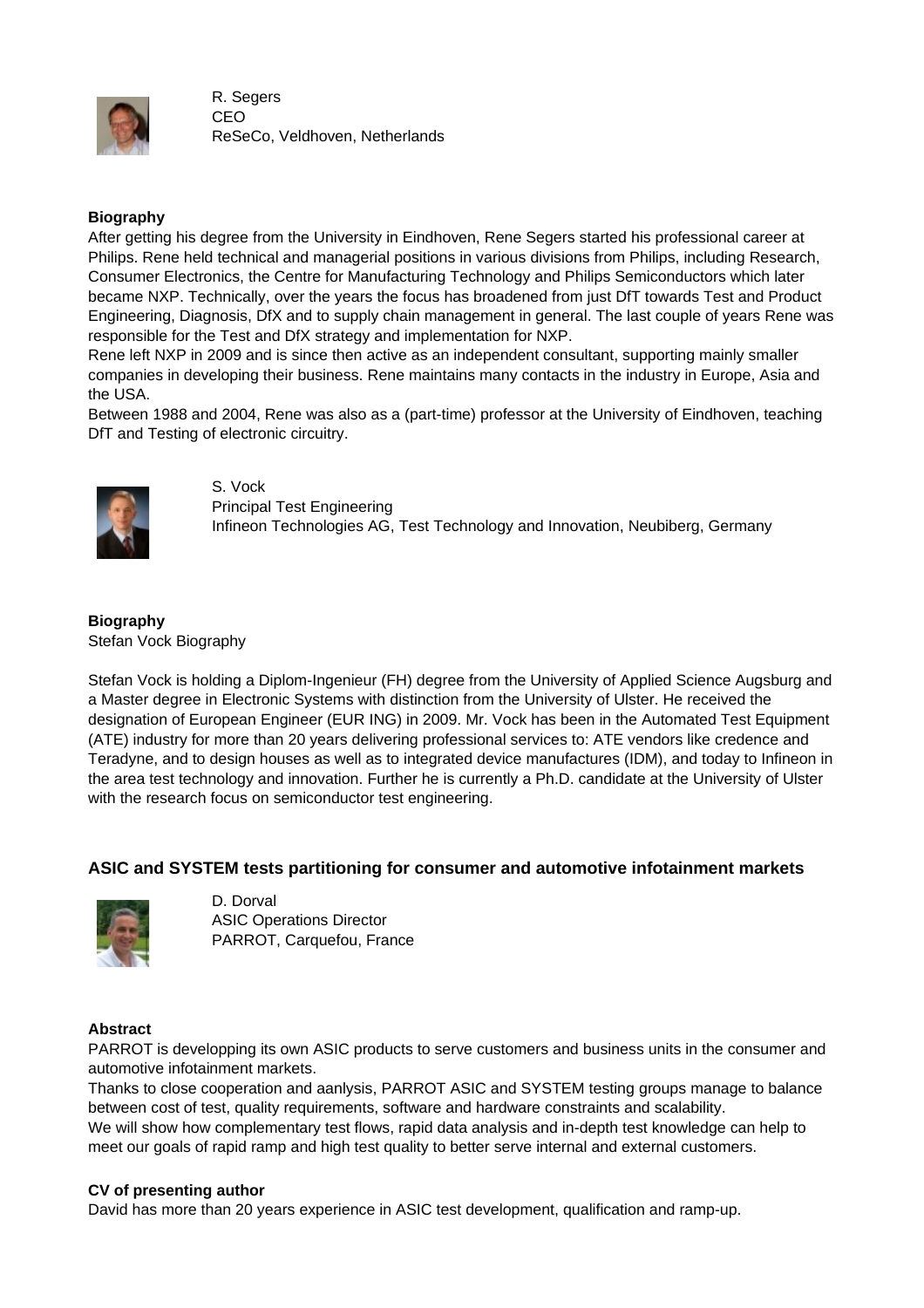David started his career at Texas Instruments as a test and product engineer from 1995 to 2001. From 2002 to 2011, he worked for DIBCOM as production director and VP Operations. Since 2012, David is ASIC Operations Director at PARROT. David holds a PhD in Physics and worked on CMOS reliability modeling.

## **Martignoni Stefano**



S. Martignoni Vice President of Worldwide Sales and Marketing Salland Engineering , Zwolle , Netherlands

## **Biography**

#### Stefano Martignoni

Vice President of Worldwide Sales and Marketing Stefano is responsible for worldwide sales and marketing for all Salland product lines. Prior to his appointment as director, Stefano was Salland's account manager for South Europe. He brings to Salland over 15 years experience in sales and marketing for the ATE industry. Prior to Salland, he was Senior Marketing director at Credence. He started his career with STMicroelectronics as a product engineer. Stefano holds a Master's Degree from Milan Polytechnics in Electronic Engineering.

## **MAYOR CEDRIC**



C. Mayor VP Marketing Presto Engineering, Grenoble, France

## **Biography**

Cédric started in 2000 his career as lead memory design architect on SOI substrate for advanced processor in SOISIC which became a ARM Ltd physical IP department in 2005. From inception he drove the innovation roadmap down to silicon proven circuit memory compilers.

He took over a program manager role in the PHILIPS semiconductor PD, in charge of NPI & Lead Product industrialization in Crolles2 300mm wafer fab from the STMicroelectronics, Freescale, and PHILIPS Alliance. He was involved into yield improvement, process and product transfers to external foundries or within the internal NXP Semiconductors fabs. He successively hold responsibilities in Corporate NXP in Crolles (FR) and Nijmegen(NL)for all the advanced process nodes industrialization, including platform qualification down to 40 nm CMOS technology.

In 2010, he became Vice President for Presto Engineering in charge of DFT innovation & back-end roadmap and strategic marketing, focused on the next generation High Performance Mixed Signal and RF MMW products industrialization needs.

Cédric graduated from Ecole Centrale Marseille in France, and holds a MS of Physics and Electrical Engineering, four patents in the area of chip design and DFM, and contributed to several publication in the field of design and semiconductor test, and productization.

## **Toffoli Alain**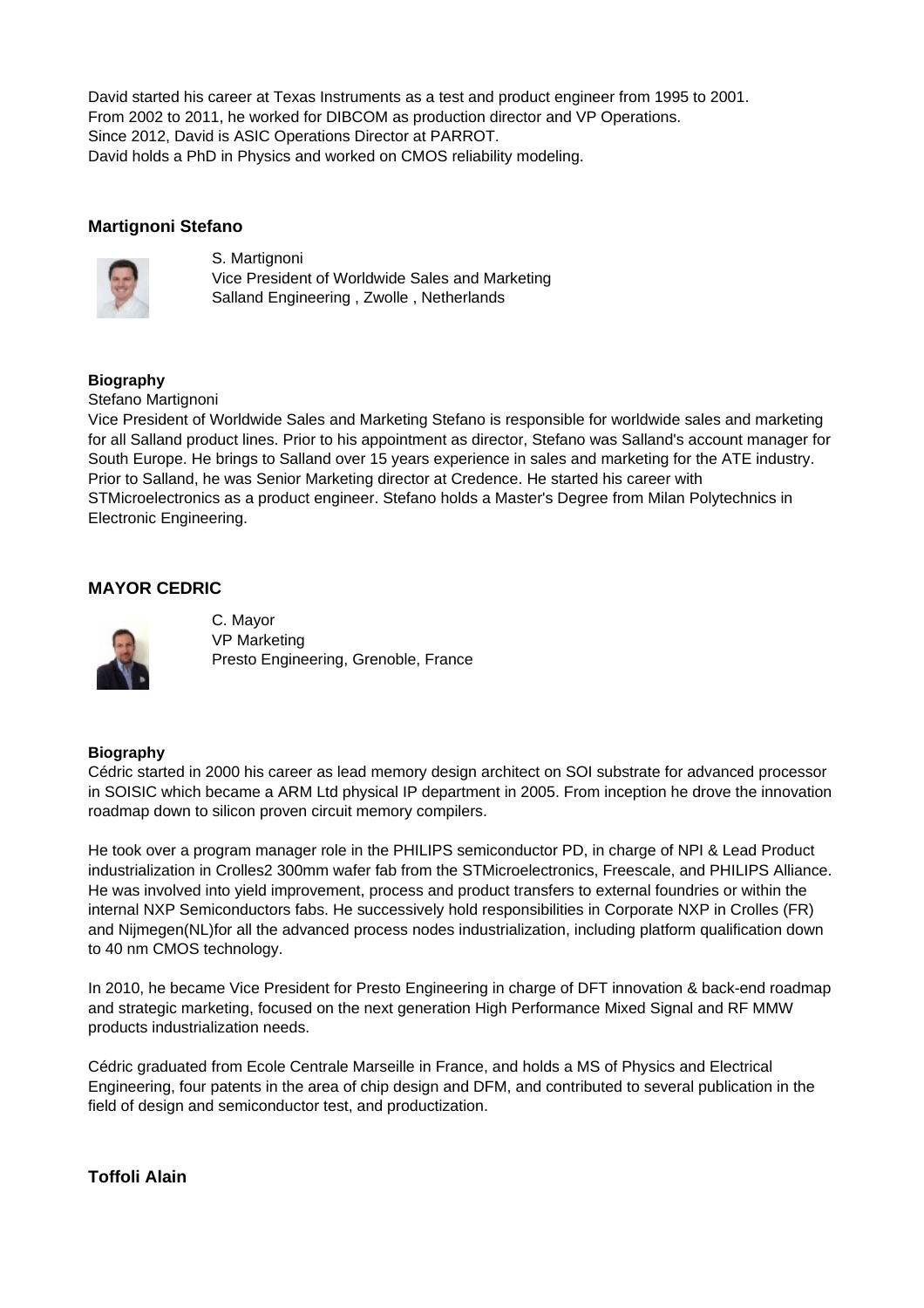

A. Toffoli Electrical charactrization research engineer CEA, LETI, MINATEC Campus, DCOS/LCTE, Grenoble , France

## **Biography**

Alain Toffoli is expert in the field of test methodologies.

He received the M.S. degree in engineering from the "Conservatoire National des Arts et Metiers, Paris". He is Head of the Advanced and Statistical electrical characterization Test Team, in the Electrical Characterization and Test Laboratory, of CEA/LETI Minatec-Campus.

His team is responsible of the automated electrical characterizations, for all micro and nano technologies activities and projects. His main research interests include test methodologies.

## **Semiconductor packaging and test trends: a supply chain challenge'**



J.-M. Yannou Technical Director ASE, Brussels, Belgium

## **Abstract**

Latest trends in the semiconductor industry are prompting the need for lower power, higher performance, and greater integration, largely driven by the anticipated proliferation of wirelessly connected devices infiltrating global lifestyles. Poised to constitute the 'next big thing', the 'Internet of Things' is more commonly referred to as IoT, and encompasses limitless applications enabled through scale.

IoT encompasses different devices and end markets, each with their specific market drivers and requirements. But the one resounding driver ultimately required to make IoT happen is integration. Integration is required on many levels, integration of software within hardware, of digital within analog electronics, of digital processing within sensing, and, of RF within power management.

Semiconductors are playing a significant role in enabling IoT. As a result, the industry is seeking ways to develop, streamline and optimize an effective ecosystem, encompassing design, manufacture, packaging and test. IoT is pushing system complexity to new levels, and packaging technologies are being developed accordingly, with innovations in MEMS, sensors and SiP finding particular prominence.

It is recognized that the supply chain needs to evolve alongside technologies. To make IoT mainstream will require a complete and organized ecosystem, as well as a solid supply chain.

As the industry in Europe rises from a downturn decade, this changing environment represents a dynamic opportunity for many European semiconductor design, assembly and test companies.

We will present an overview of technologies developed for miniaturized and efficient modules. We will identify specific technical challenges and emphasize the importance of establishing a strong supply chain, drawing from some pertinent examples. This talk will then explore opportunities within the automotive and sensor segments, particularly as these are both strongholds of the European semiconductor industry.

## **CV of presenting author**

Jean-Marc Yannou is technical director at ASE Group in Europe. Before, Jean-Marc worked in various positions in the semiconductor industry for 18 years. He worked for Texas Instruments in test and product engineering and for Philips (then NXP semiconductor) where he served as Innovation Manager for Systemin-package technologies, then for Yole Développement as a senior market analyst.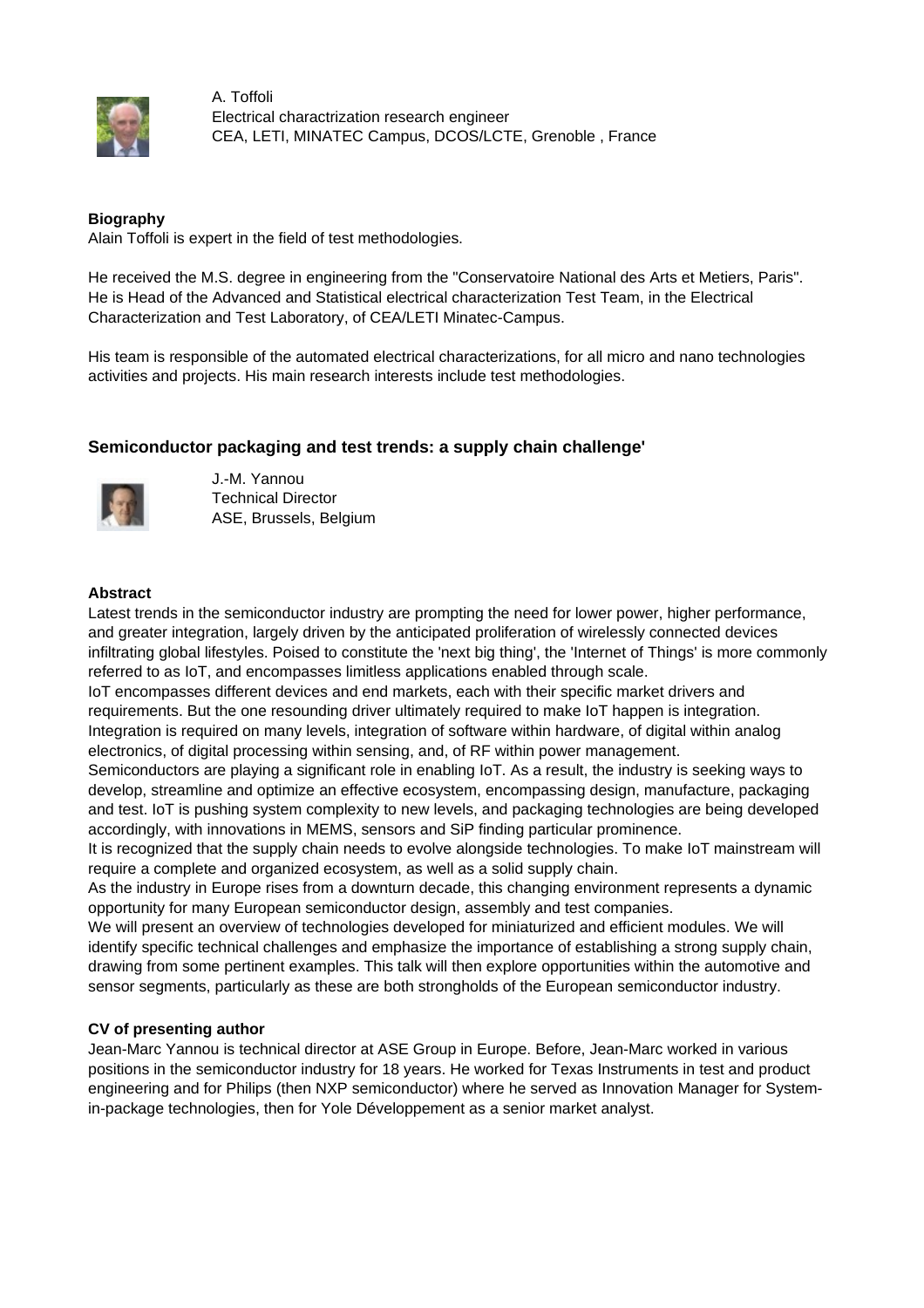

P. Cockburn Senior Product Manager Xcerra, Test Cell Innovation, Verwood, United Kingdom

### **Biography**

Peter Cockburn has worked in the ATE industry for over 24 years at Schlumberger, NPTest, Credence, LTX-Credence and now Xcerra.

He has developed real-time and GUI software for ATE systems, managed the launch of several SOC ATE systems and new analog test options and provided marketing and sales support in USA, Asia and Europe. As Product Manager in the Test Cell Innovation team, he is now defining new ways to reduce cost and increase uptime when testing semiconductors. He has an Engineering degree from the University of Southampton, UK.

## **3D IC Test through Power-Line Methodology**



A. Pagani Test R&D and Competitive Intelligence STMicroelectronics, Agrate Brianza, Italy

### **Abstract**

Today, the main challenge of 3D IC is testing. A mixed signal architecture to test a 3D IC was investigated. This new methodology introduces low complex power line communication circuits to exchange testing signals between ATE tester and at least one chip that belongs to a 3D stack, or between at least two chips. Significant benefits for probing and 3D DFT access can be highlighted, and some main advantages for using power line communication to test a 3D stack can be:

1) Architecture is fault tolerant for power TSV defects due to multiple TSVs used for each power supply (in order to provide right current to each DUT), then there is TSV self-redundancy that will allow to test 3D DUT in case of some defective power TSVs

2) Architecture simplifies test standardization in particular when in a 3D stack there are chips from different suppliers.

3) Architecture has less constraint at design level regarding routing, because it avoids the introduction of extra test signal TSVs among different ICs of a 3D stack.

Then this new approach has some advantages with respect to other developments in state-of-art. Preliminary studies confirm feasibility of this new methodology applied on standard wafer testing and 3D IC testing through a power line communication architecture.

#### **CV of presenting author**

Alberto Pagani received master degree in Electronic Engineering from Politecnico di Milano, Italy. He joined STMicroelectronics in 2000 where he worked for five years in wafer sort department in Agrate as Process Engineer and Test Engineer on Flash memories. Since 2006, he has been working in Europe EWS (Electrical Wafer Sort) and EWS Technology and he is in charge of Test R&D and Competitive Intelligence. He is Member of STMicroelectronics Technical Staff as Senior Staff Engineer. His work is mainly focused on innovative testing and probing methodologies also to develop new products for new markets. He is author of some scientific papers and holds more than 40 patents in several countries.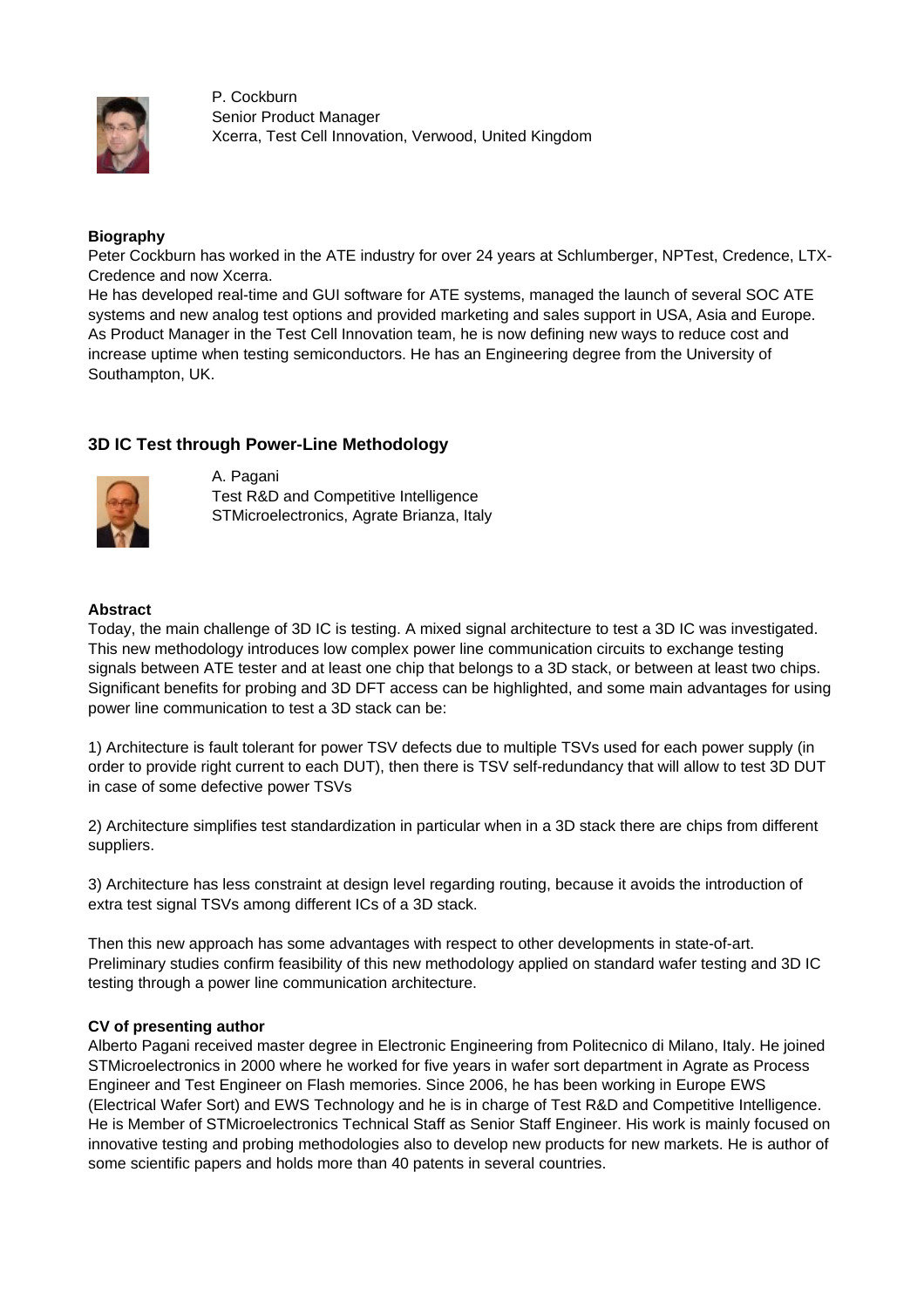## **Cost-effective RF MEMS wafer test solution**



E. de Ledinghen Test manager Presto Engineering, Caen, France

**Abstract** New test challenges Moving MEMS test upstream to the wafer

RF MEMS have a promising future for cellular phones. The associated test solution will have to manage a sharp ramp up while keeping the final cost as competitive as the GaAs competitor. This paper explains how it is possible to smoothly grow from device characterization to volume test in production.

There is a traditional hurdle between first silicon characterization and the automatic test world. The first one still belongs to designers' team, while the second has already a foot in the production factory. It implies extra cost to bear for start-up companies, because they have to develop and maintain two different test systems: one for evaluation and characterization, and another one for production. It is very difficult to move from one system to the other given the capabilities required by each of them most of the time not compatible (accuracy, turn-around time)

The main idea was here to develop the characterization system, keeping in mind the production test. We decided to select a PXI platform. PXI is easy to program and flexible for the lab, and has also a very low cost compared to traditional ATE. Moreover, we designed also the hardware in such a way that the same interface board can run complex characterization tests and also can be used to evaluate production test and correlate both.

This paper will present economic rationales and technical aspects allowing this solution to claim for the lowest cost and highest scalability for production award.

## **CV of presenting author**

After 10 interesting years developing measuring instrumentation for various industries, and posting 2 patents, Edouard de Lédinghen, today 46 years old, joined the semiconductor industry with Teradyne, the famous tester manufacturer. He helped to introduce new analog instruments before moving to NXP in Caen to put in place high volume production test for RF devices. When St-Ericsson collapsed, he joined Presto Engineering and put in place the new test activity.

Today he drives the fast growing test department and develops Presto offering to lower the cost of test and answer to new requirements from high accuracy analog to 80GHz production test.

Edouard is engineer from ISEP School in Paris. He also enjoys family life with 9 kids !

## **Trends in Wafer Probing: Challenges and Solutions**



J. Mai Managing Director JEM Europe, Montbonnot-Saint-Martin, France

#### **Abstract**

Successful semiconductor manufacturing is increasingly dependent on test at the wafer level. Some of the main reasons are:

- To avoid the cost and delay of packaging bad devices;
- To eliminate final handler test in cases such as WLCSP or known-good-die (KGD);
- To obtain device characterization;
- To provide in-line, or end-of-line, feedback for process-control;
- To increase test parallelism for higher productivity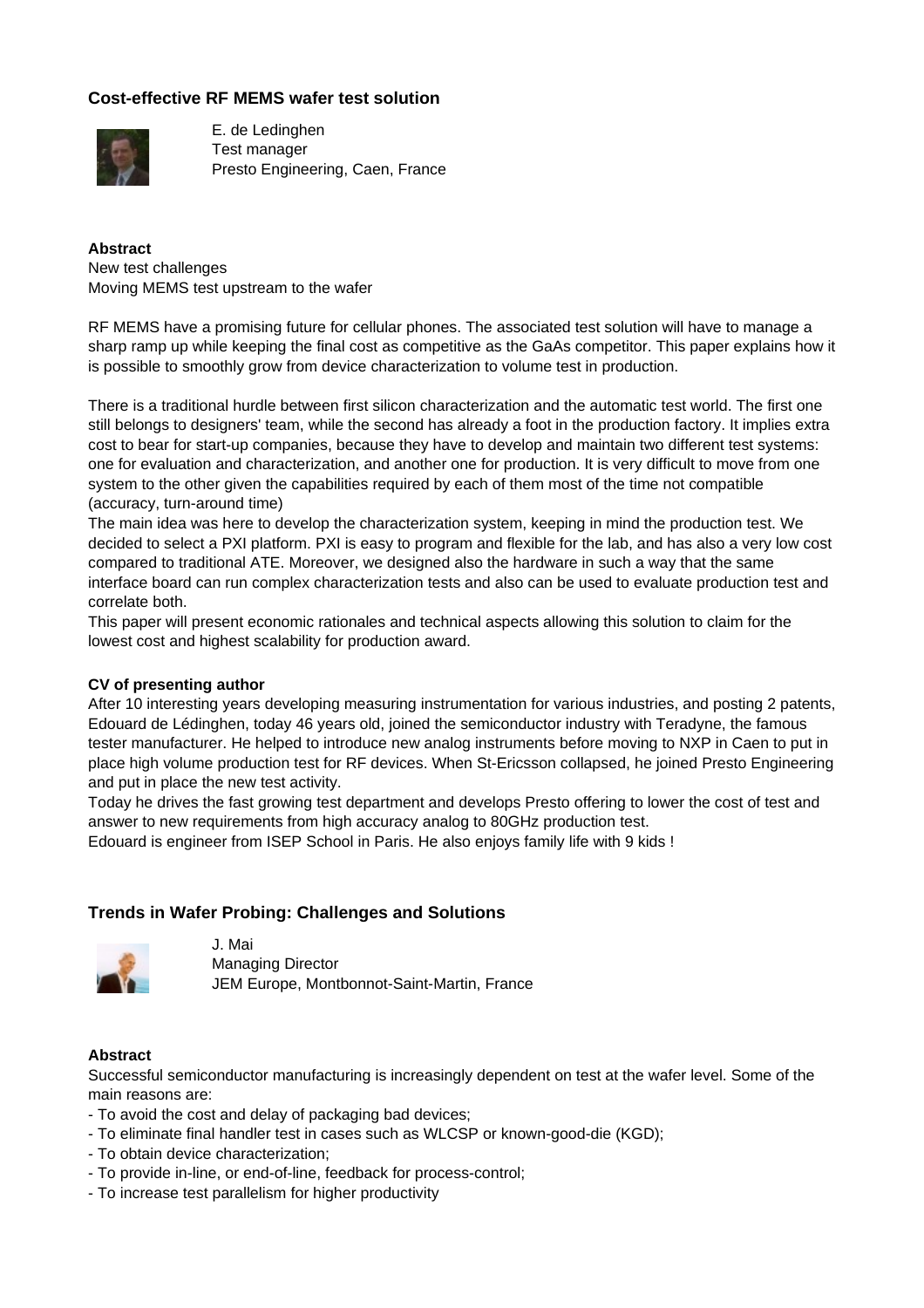However, new device, packaging, and system-integration trends pose numerous challenges for wafer probing.

For example:

- Shrinking device sizes, low-k dielectrics, and high test parallelism require high-accuracy, low-force probing;

- Sensors require physical stimuli, such as light, pressure, magnetic fields, or motion, in addition to electrical inputs;

- Automotive devices (including sensors) require tests over a wide temperature range;

- Higher currents require new probe materials;

- Cu-pillar interconnects require advanced probe cards to avoid pillar damage and to achieve high densities;

- Full-wafer probing (contacting all devices on the wafer simultaneously) is required for low-margin, highvolume devices;

This presentation will attempt to describe the major trends and challenges in wafer probing, and how the probe card industry has responded.

## **CV of presenting author**

Joe Mai is managing director of the European subsidiary of Japan Electronic Materials (JEM), a leading probe card supplier, for whom he's worked nearly 20 years, playing both technical and management roles in the US and Europe. His technical experience includes R&D, product development, PCB design, automation equipment, and applications engineering. During these past two decades, he has worked closely with many wafer fab customers to improve their test capabilities and develop JEM's technologies.

He is also a program committee member for the SEMI European Manufacturing Test Conference (EMTC).

## **Probe smaller, probe smarter, or how micro-robots can help shorten the development cycle of your products**



B. Dagon CEO and co-founder of Imina Technologies SA Imina Technologies SA, Lausanne, Switzerland

#### **Abstract**

The deep shortage of versatile, multi-domain tools capable of analyzing phenomena occurring at micro- and nanoscales seriously impacts the development speed of advanced semiconductor materials based devices.

In this talk we will present a miniaturized robotic platform which provides capabilities for in situ characterization in both electron and light microscopes. This multi-functional system embeds up to four miBot, our piezoactuated micro robots, allowing the user to independently position the probes over centimeter scale displacements with a resolution down to the nanometer.

These solutions, specifically designed for low current measurements, can be connected with standard third party signal analyzers to carry out electrical characterizations with an excellent signal-to-noise ratio. Moreover thanks of their compact designs, they can virtually retro-fit any microscope setups, even the most tiny ones.

Customer applications and integrations examples will illustrate the advantages of these platforms for a wide range of applications in nanoelectronics, photonics and materials science.

## **CV of presenting author**

Dr. Benoît Dagon currently serves as CEO of Imina Technologies SA, a company he co-founded in 2009. Before that, he conducted a research project at Stanford University and completed a PhD in the field of computer assisted surgery at EPFL Robotics Laboratory. Dr. Dagon also holds a M.S. from EPFL in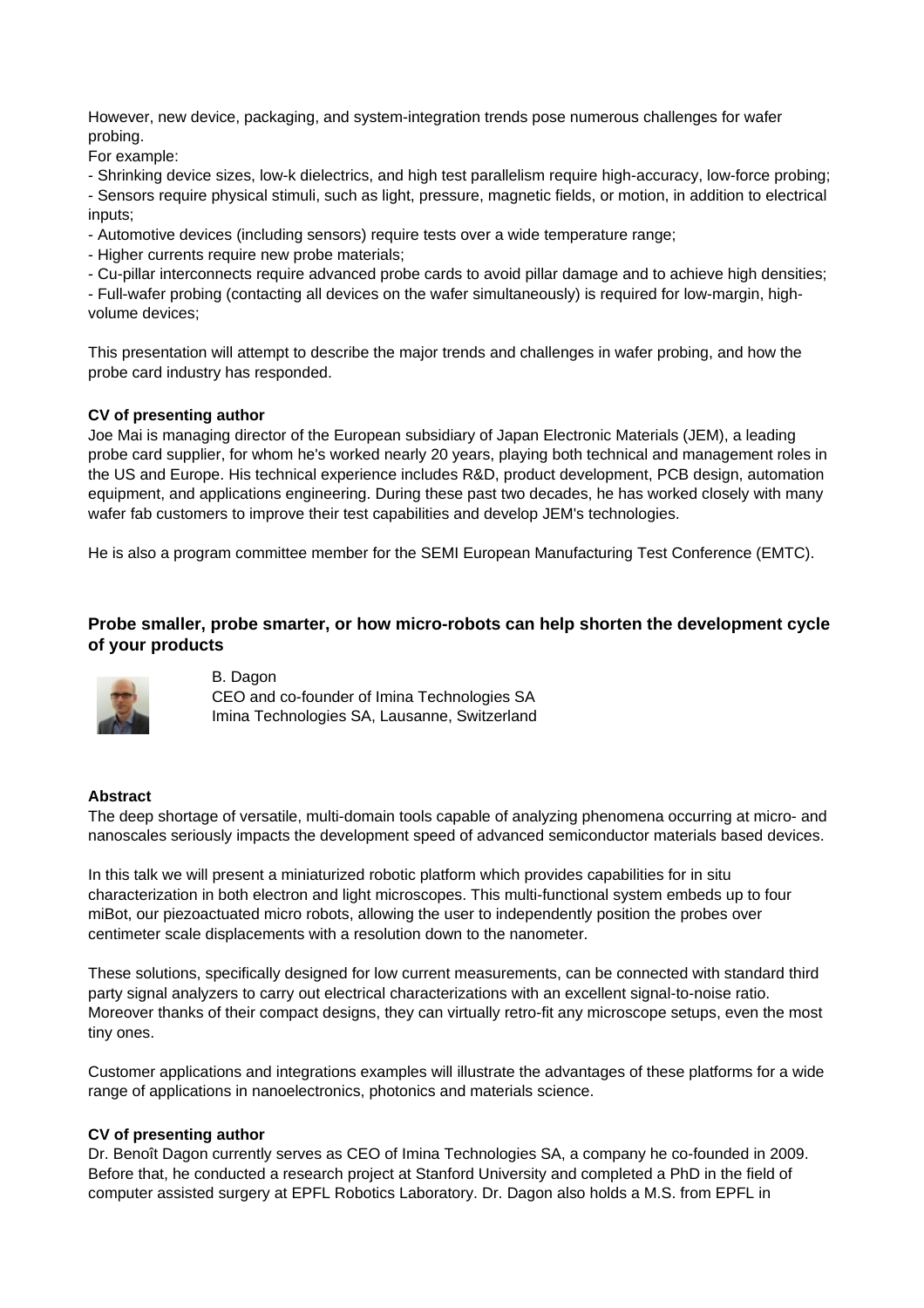microengineering with specialization in robotics and industrial manufacturing.

## **Manufacturing Intelligence and BIG DATA in Real-Time**



G. Luhn Research and Program Manager SYSTEMA GmbH, Dresden, Germany

## **Abstract**

The increasing availability of information in a connected world is a growing challenge also for the Semiconductor industry. It surfaces in the need for Real-Time information and joined analysis of data from a rising number of sources; ranging from fab to company-wide granularity. That is, manufacturing deciders need granular, Real-Time situational insights to support ad-hoc improvements and decisions. They also require best support for exponentially growing data volumes in testing and production quality control. Overall, Real-Time capability is seen as critical component related to continuous learning and shaping company-wide developments.

Based on thorough research, SYSTEMA GmbH, Technical University of Dresden and SQL Project AG Dresden in cooperation with XFab Erfurt evaluated and analyzed detailed use cases with regard to such challenges. Logical and mathematical analysis led to a new, deeper insight resulting in an innovative conceptual approach toward Real-Time information processing in logistical and technical domains. Known peak phases and bottlenecks of previously applied methods (batch jobs) are becoming obsolete. Contrary to the common expectation, this approach leads to a simplified system model, which enables maximum algorithmic efficiency and the desired Real-Time behavior at the same time. Any desired data, such as KPIs or statistical data, are continuously aggregated and evaluated, which systematically reduces the required system load while deploying standard software. Ad-hoc value creation and knowledge discovery with the highest degree of parallelization is available using existing hardware (ex.: identification of dynamically moving production bottlenecks).

An example are continuous quality checks of test results in Real-Time, which is of importance to minimize learning cycles.

The presentation will include a scientific discussion from within the perspective of general Database / Big Data related research activities of TU Dresden.

#### **CV of presenting author**

Gerhard holds a Ph.D in engineering science from the University of Erlangen-Nuremberg (Germany). He has more than 25 years of experience in semiconductor manufacturing and information science. Currently, he is heading a program at SYSTEMA GmbH together with the Technical University of Dresden and several major renowned industry partners, which aims at the industrial proof, prototypical and scientific validation of a new, mathematically grounded method of Real-Time information processing, including large data volumes. Gerhard previously worked as team leader / program manager and research fellow for Infineon/Dresden and Siemens/Munich. He also held various positions in France with Siemens / IBM joint venture in Essonnes; and ST Microelectronics in Crolles.

## **Recent Advances and Challenges in Nanoparticle Monitoring for the Semiconductor Industry**

Not yet available

D. Rodier

Technology Development Manager Particle Measuring Systems, Boulder, Colorado, United States

#### **Abstract**

As presented in the International Technology Roadmap for Semiconductors (ITRS), one of the key